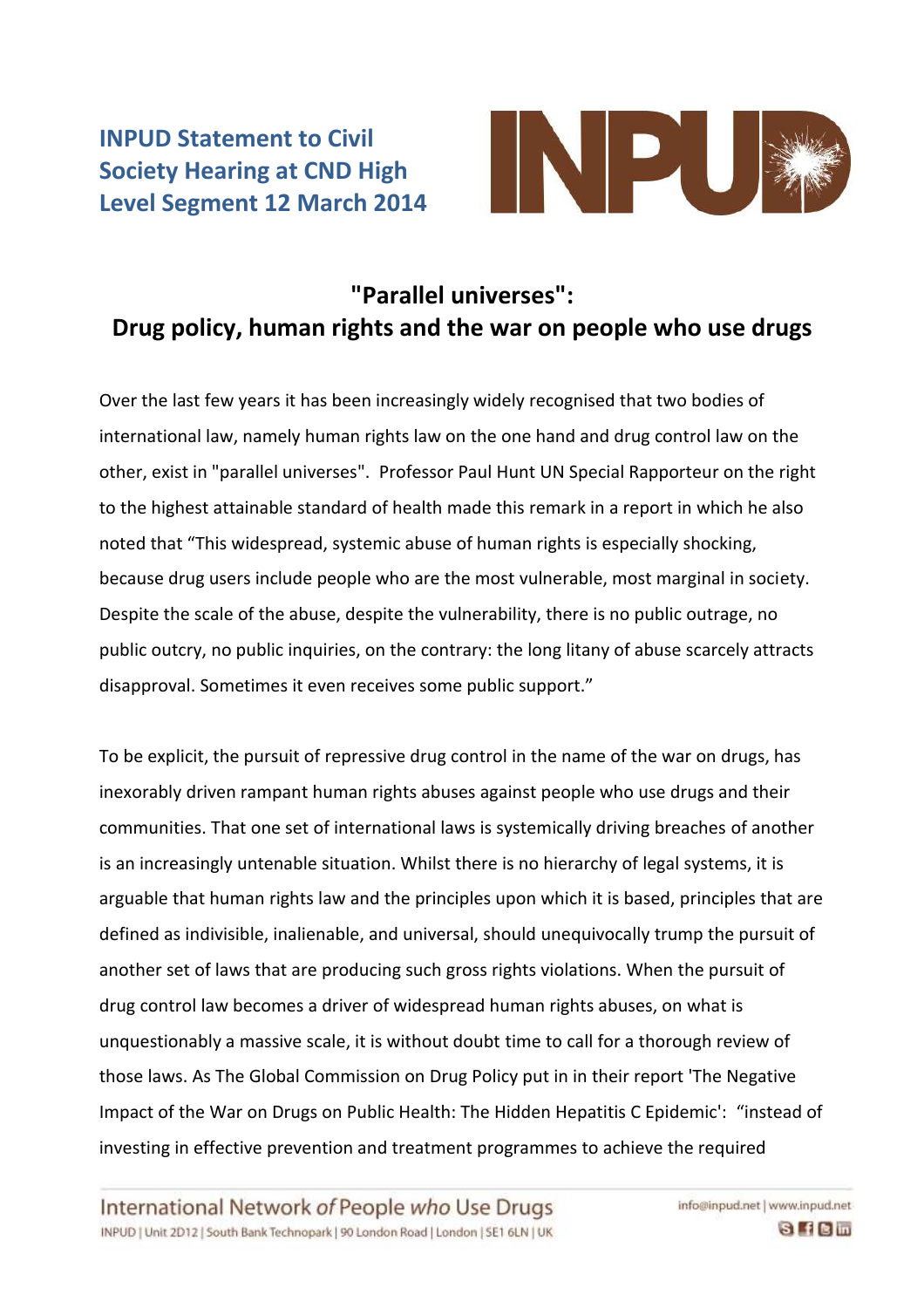

coverage, governments continue to waste billions of dollars each year on arresting and punishing drug users – a gross misallocation of limited resources that could be more efficiently used for public health and preventive approaches. At the same time, repressive drug policies have fuelled the stigmatisation, discrimination and mass incarceration of people who use drugs". This passage makes clear the mechanism by which repressive drug policies drive and produce violations of the human rights of people who use drugs.

That the pursuit of drug control, the maintenance of punitive prohibition, and the war on people who use drugs is indeed driving such breaches is now beyond question. When you define the pursuit of public policy, defined by both national and international law, as a war you are going to produce war casualties, and arguably unintended, and in this case, decidedly negative consequences. In response to this war we are calling for a peace, we are calling for an amnesty for drug war prisoners, an end to the violence and rights violations that have been heaped upon our community, and we are calling for an intelligent and open debate on alternatives. The state of war in which we are living is one waged in the name of morality, of social order, and in defence of the right of the state to control the bodies of its citizens. This war against the supposed threat to society that the "evils of drugs" pose has in reality made communities of people who use drugs the real targets, has made us into casualties of war, it has stigmatised us, discriminated against us, pathologised us, and made us scapegoats for much of society's ills.

It can no longer be claimed that human rights violations occurring in the name of the war on drugs are aberrations, they are rather a logical consequence of the pursuit of this war. As such, we all upon the human rights community, and society at large not to remain silent, but to join us in calling for an end to the war on drugs, an end to the war on our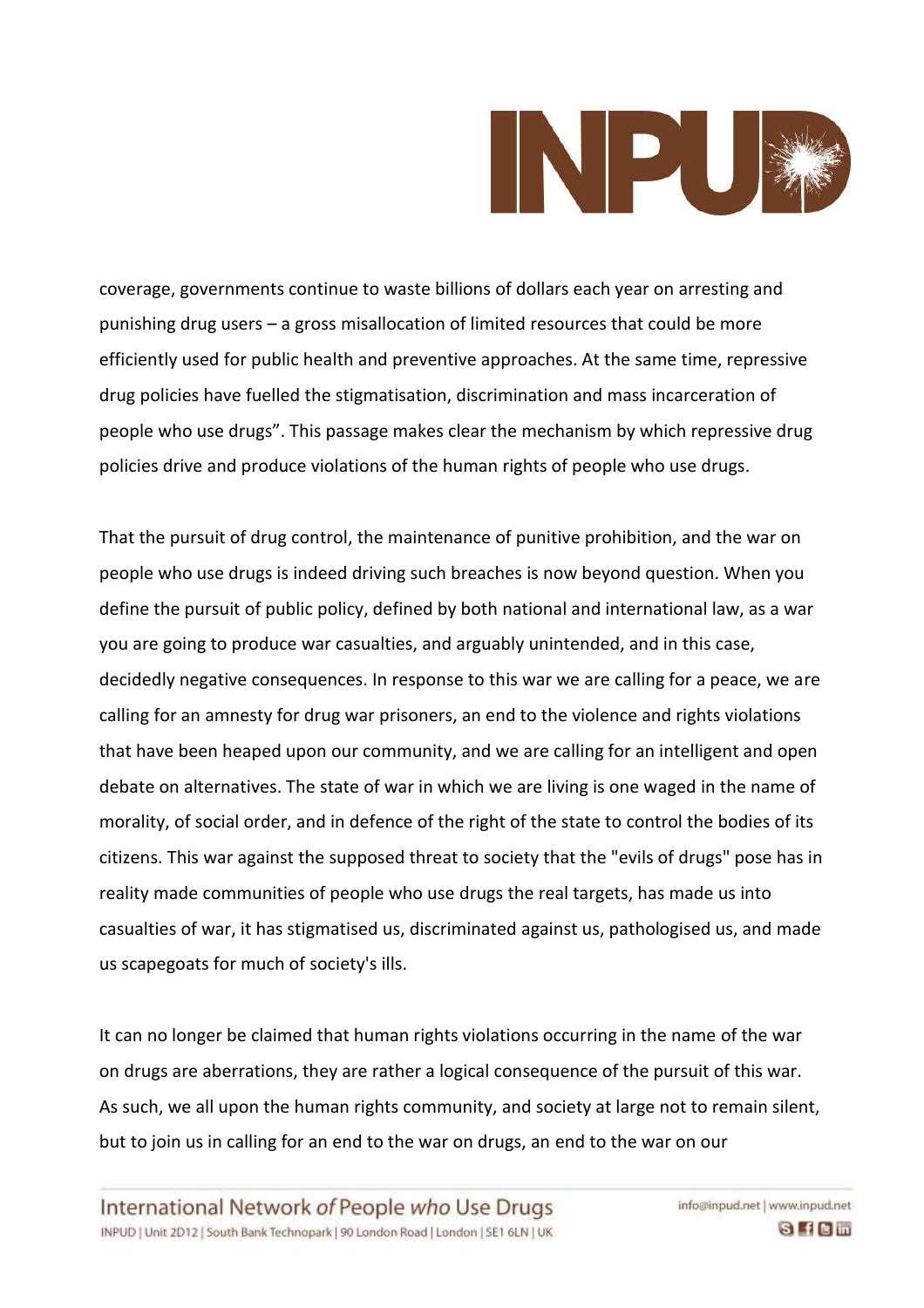

communities, and an end to the endemic stigmatisation, marginalisation, discrimination and structural violence that it has entailed.

These conditions have fostered an environment in which people who use, and in particular, people who inject drugs, have suffered from systemic denials of their rights to health, to privacy, to integrity of body and mind, to be free from discrimination, torture, cruel, degrading and inhuman treatment, and to liberty. The deep stigma that people who use drugs are subject to has seen us denied access to appropriate health care services (including access to sterile needles and syringes, opiate substitution programmes, and treatment for HIV and hepatitis C), education, and the right to vote, denied the right to enter, stay and reside in numerous countries, has seen us flung into jails, prisons, and forced detoxification centres that are nothing more than forced labour camps, has seen us denied access to our children, and subject to corporal and capital punishment.

All of this for what is in reality a victimless crime, for we would argue that what drugs an adult chooses to use should not be the business of the police, or judicial authorities, or that of any other agent of the state. That it has become so has fuelled an epidemic of imprisonment, incarceration, denial of appropriate medical care, and ill treatment that defies, and makes a mockery of human rights norms.

The combination of repressive legal environments, structural barriers and impediments to health care, legal redress and support has directly fuelled the twin epidemics of HIV and viral hepatitis currently raging through the drug using, and in particular, injecting, community. The skewed and disproportionate burden of these blood borne viruses carried by the injecting community is directly attributable to the legal environment in which we live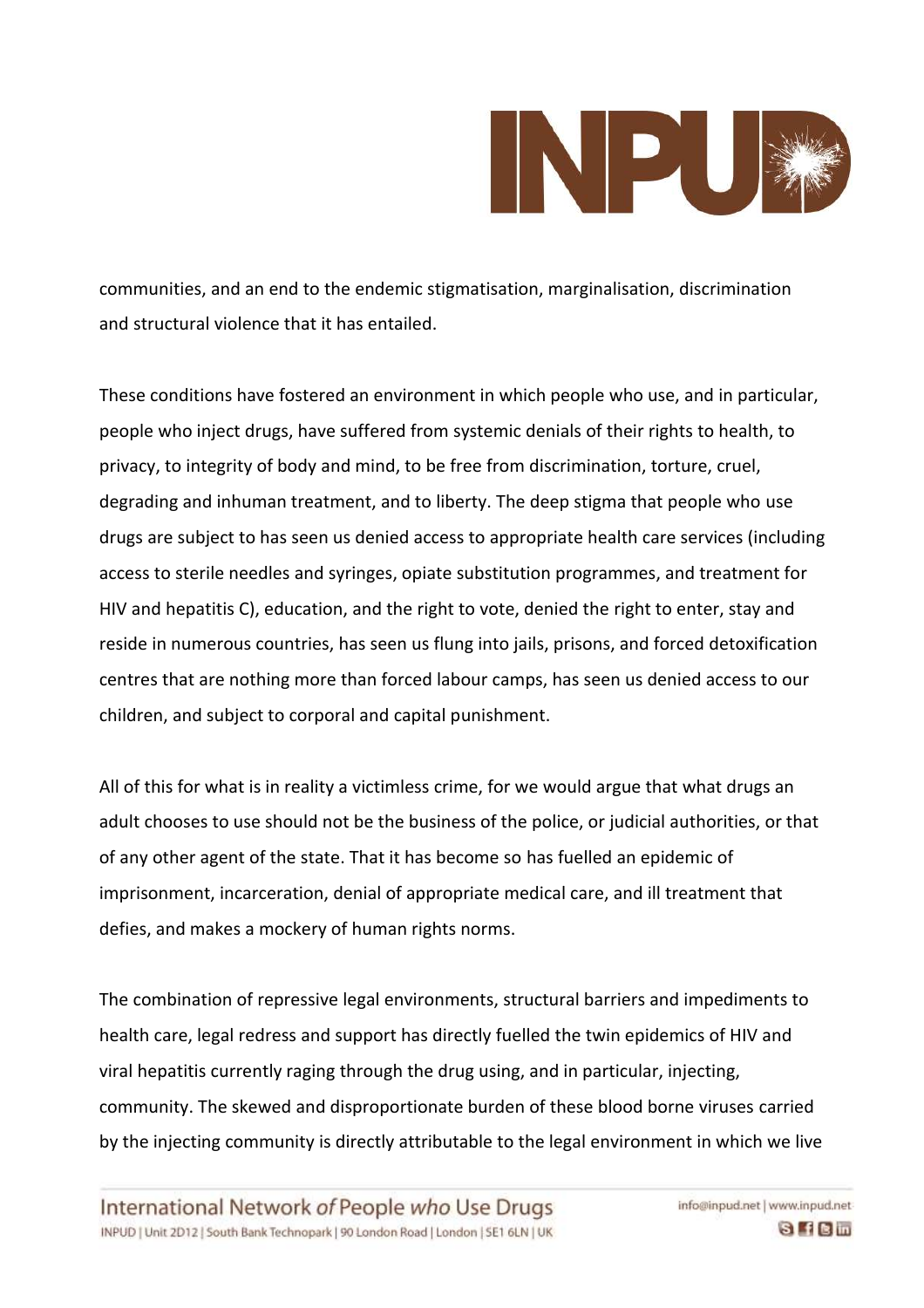

and the discrimination to which we are subject. HIV is as much a biological fact as it is an exploiter of social vulnerability, poverty, and structural fault lines. That it thrives amongst communities who by dint of their sexual orientation (the LGBT community), choice of profession (sex workers), gender identity (transgender people), or choice of drugs and mode of administration (people who inject drugs, and in some contexts people who smoke stimulants, particularly people living in poverty who smoke crack) are criminalised, marginalised, and discriminated against makes its prevention and the fight against it, first and foremost a human rights issue. As such, a socio-political, human rights respecting, and community based response is as, if not more imperative, than a purely bio-medical one.

The extent of the human rights violations to which people who use drugs are subject is extensive. Beyond the criminalisation of drug use and possession which is in and of itself a legally enshrined violation of the right not to be interfered with or to privacy, in terms of what drugs one chooses to use, these violations range from, and include, the hundreds of thousands of actual or suspected drug users thrown into drug detention or 'rehabilitation' centres in South East Asia in which torture, forced labour, abuse, violence and degradation are the norm; the prisons in the USA, Russia and countless other countries that are filled with non-violent drugs offenders, with a disproportionately large number of those in the USA being people of colour, African Americans and Latinos; denial of access to health care, most notably denial of access to treatment for HIV and for hepatitis C; the denial of our agency and ability to make decisions about our well-being; and arbitrary police violence and harassment.

The war on people who use drugs has fallen most heavily on ethnic minorities, the poor, and women who use drugs. These multiple markers of stigma and exclusion have fuelled